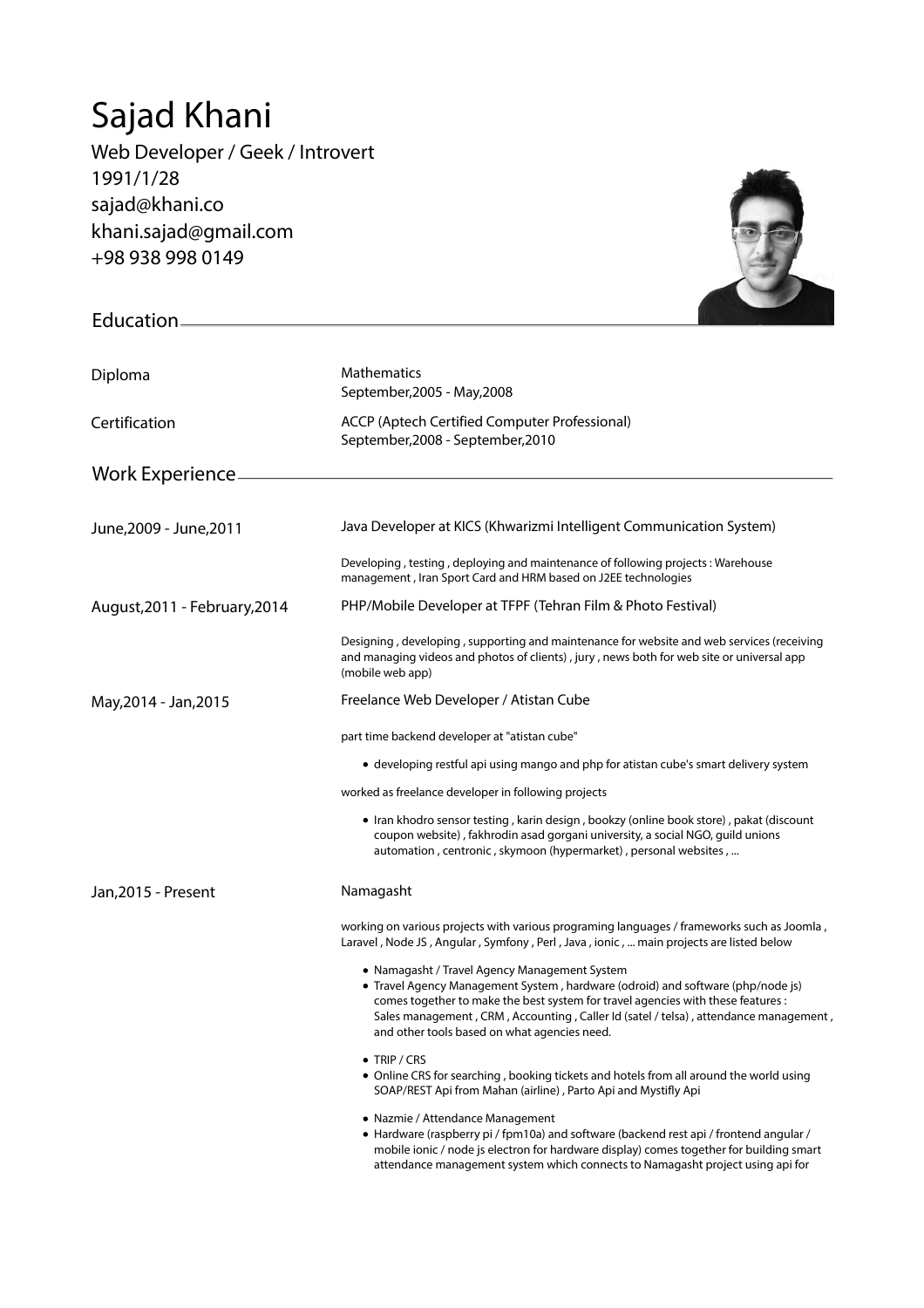calculating salaries and so on.

we also use web socket and GCM for notifications and implementing serial port protocol for fpm10a module using node js

- Sarzamin Sabz / Tour System
- online website for travel agencies to sell their tours, accommodation and tourguide, fully connected to namagasht system using rest api

Skills

- Java **Hibernate** 
	- Struts
	- Spring
	- jBPM
	- $\bullet$  FJB
	- Web Service
	- Swing

- PHP Symfony
	- $\bullet$  Symfony 2/3
	- FOS Rest / Nelmio Api Doc
	- Doctrine
	- Web Service (SOAP , RESTful)
	- Joomla
	- Laravel
	- Swift Mailer
	- PHPExcel
	- mPDF
	- XDebug
	- $\bullet$   $\dots$

Node JS NPM

- 
- Electron
- Web Socket Server
- Serial Port

Web Technologies **CONFING WEB TECHNOLOGIES** 

- 
- $\bullet$  CSS3
- Responsive Web Design
- Ajax
- Angular (ui router , resource , filter , directive , modules)
- Web Socket
- Bootstrap
- jQuery
- Foundation
- $\bullet$  SASS
- $\bullet$  CGI
- Ext JS
- Bower
- Gulp
- Admin LTE / Gentella
- $\bullet$  SEO
- Wordpress
- $\bullet$   $\ldots$